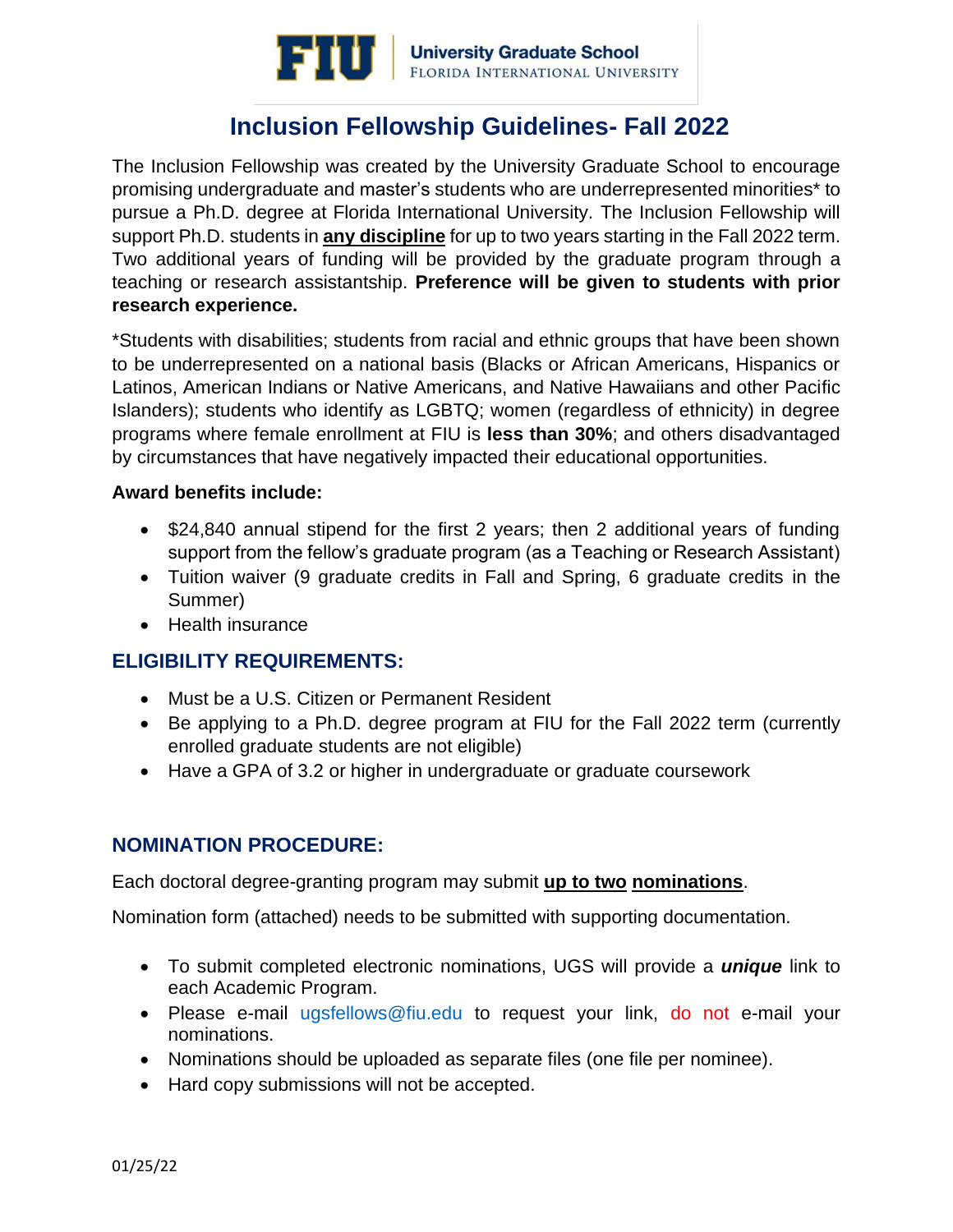

## **SUPPORTING DOCUMENTATION:**

In addition to the completed nomination form, the following supporting documents are also required:

- 1. Student's personal statement outlining his/her undergraduate accomplishments and graduate education goals (It can be same statement used in the PhD application).
- 2. Student's Resume/CV
- 3. A cover letter from the Graduate Program Director providing a justification for nominating the student

## **TIMELINE:**

#### **Friday, February 25, 2022**

Deadline for Graduate Program Director to submit completed electronic applications using unique link provided by UGS

#### **Week of Monday, March 21, 2022**

Selection Committee meets to make award recommendations

#### **Week of Monday, March 28, 2022**

The UGS notifies departments of awards and sends official letter to all applicants

Contact Information – For further information or assistance, please contact Claudia Balzán at [cbalzan@fiu.edu.](mailto:cbalzan@fiu.edu)